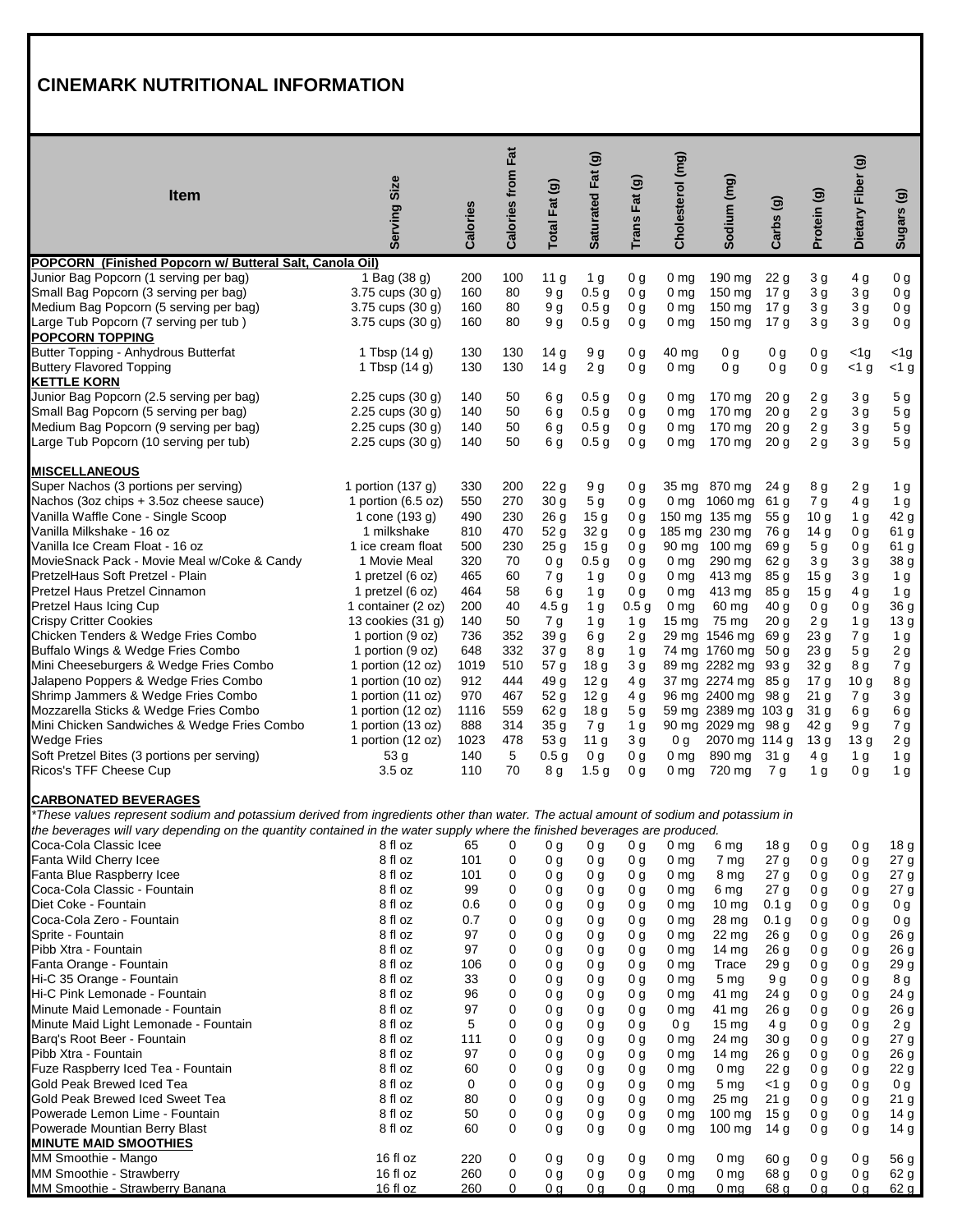**• The nutrition information is derived from testing conducted at nutritional laboratories, published resources, or information provided by our suppliers. Variations in nutritional content, preparation, and product testing may affect the nutritional values of each item.**

## CINEMAR CENTURY THEATRES. CinéArts. Z

 **Calories from Fat Calories from Fat Saturated Fat (g) Cholesterol (mg)** Saturated Fat (g) Cholesterol (mg) Dietary Fiber (g)  **Dietary Fiber (g)**  $(mq)$  **Serving Size Trans Fat (g) Sodium (mg)** ම otal Fat (g)  **Total Fat (g) Sugars (g) Item** rans Fat rotein (g)  $\mathbf{G}$  **Carbs (g) Calories** Sodium **Sugars BULK CANDY** Sour Power - Quattro™ Multicolored Belts 4 pieces (40 g) 156 1 1 g 0.5 g 0 g 0 mg 44 mg 36 g 1 g <1g 27 g<br>Sour Power - Strawberry Belts 1 mg 4 pieces (40 g) 140 10 1 g 1 g <1g 0 mg 10 mg 32 g 1 g <1g 25 g Sour Power - Strawberry Belts 4 pieces (40 g) 140 10 1 g 1 g <1g 0 mg 10 mg 32 g 1 g <1g 25 g Sour Patch - Sour Watermelon The Strip Control of the Spieces (44 mg) 160 0 0 g 0 g 0 g 0 mg 30 mg 40 g 0 g 28 g Sour Patch - Fuzzy Peaches 7 pieces (38 g) 140 0 0 g 0 g 0 g 0 mg 25 mg 35 g 0 g 0 g 28 g Sour Patch - Sour Patch Kids 16 pieces (40 g) 150 0 0 g 0 g 0 g 0 mg 25 mg 37 g 0 g 0 g 26 Sour Patch - Original Swedish Fish 19 pieces (40 g) 140 0 0 g 0 g 0 g 0 mg 30 mg 36 g 0 g 0 g 29 g Marich Confectionary - Holland Mints 12 pieces (40 g) 160 40 4.5 g 2.5 g 0 g 0 mg 15 mg 32 g 1 g <1g 28 g Marich Confectionary - Wallabeans and the state of the state of the state of the 30 mg 30 mg 30 mg Marich Confectionary - Chocolate Raisins 24 pieces (40 g) 180 70 8 g 5 g 0 g 5 mg 20 mg 26 g 2 g 1 g 23 g Marich Confectionary - Truffle Almonds 9 pieces (40 g) 200 140 15 g 5 g 0 g 5 mg 10 mg 20 g 4 g 3 g 14 g Marich Confectionary - Gourmet Jelly Beans 30 pieces (40 g) 150 0 0 g 0 g 0 g 0 mg 30 mg 37 g 0 g 0 g 30 g M&M's - Milk Chocolate 1.5 oz (42 g) 210 80 9 g 6 g 0 g 5 mg 25 mg 30 g 2 g 1 g 27 g M&M's - Peanut 1.67 oz (47 g) 242 111 12 g 5 g 0 g 4 mg 23 mg 28 g 4 g 2 g 24 g Mike and Ike® Original 23 pieces (40 g) 140 0 dg 0 g 0 g 0 mg 25 mg 36 g 0 g 0 g 26 g Good & Plenty Candy Canady 1990 and the state of the state of the state of the state of the state of the state<br>
Sun Maid - Milk Chocolate Raisins 1990 and the state of the state of the state of the state of the state of t<br> Sun Maid - Milk Chocolate Raisins 30 pieces (39 g) 160 60 6 g 3.5 g 0 g 5 mg 20 mg 27 g 2 g 2 g 24 g Trolli - Gummi Bears 18 pieces (40 g) 140 0 0 g 0 g 0 g 0 mg 60 mg 31 g 3 g 0 g 27 g Nestle - Gummi Sour Bears 40 g 117 0 0 g 0 g 0 mg 0 mg 15 mg 27 g 2 g <1g 24 g Reese's Pieces 50 pieces (39 g) 200 90 10g 6 g 0 g 0 mg 75 mg 23 g 5 g 1 g 21 g Skittles 1.5 oz (42 g) 170 15 2 g 1.5 g 0 g 0 mg 5 mg 39 g 0 g 0 g 32 g Hot Tamales 20 pieces (40 g) 140 0 0 g 0 g 0 g 0 mg 15 mg 36 g 0 g 0 g 24 g Chocolate Malt Balls 1.4 oz (40 g) 210 110 12 g 7 g 0 g 5 mg 15 mg 25 g 2 g <1g 21 g Espresso Malted Balls 6 and 5 pieces (40 g) 200 100 11 g 7 g 0 g 10 mg 30 mg 25 g 2 g 1 g Sour Neon Worms 39 g 120 0 0 g 0 g 0 g 0 mg 25 mg 29 g 2 g 0 g 18 g **INDIVIDUAL PIZZAS** Uno Hand Tossed Cheese Pizza 1/2 pizza 340 120 13 g 7 g 0 g 35 mg 730 mg 40 g 17 g 2 g 5 g Uno Hand Tossed Pepperoni Pizza 10 mm interval in 1/2 pizza 380 150 16 g 8 g 0 g 40 mg 1060 mg 40 g 18 g 2 g Vulpitta Pizza - Pepperoni 1 pizza/slice 440 170 19 g 8 g 0 g 30 mg 450 mg 20 g 17 g 7 g 4 g Vulpitta Pizza - Cheese 1 pizza/slice 390 120 14 g 7 g 0 g 20 mg 260 mg 20 g 16 g **HOT DOGS** 6-1, 6" Skinless Gourmet Beef Franks - Eisenberg 1 frank (56 g) 240 190 22 g 8 g 1 g\* 55 mg 620 mg 1 g 9 g 0 g 0 g 4-1, 6" Black Angus Sirloin Frank - Eisenberg 1 frank (113.5 g) 350 290 32 g 12 g 1.5 g\* 75 mg 920 mg 2 g 13 g 0 g 0 g<br>5:1 Cheddar & Jalapeno Sausage - Eisenberg 1 link (91 g) 230 160 18 g 7 g 0 g 60 mg 950 mg 3 g 14 g 0 g 5:1 Cheddar & Jalapeno Sausage - Eisenberg 1 link (91 g) 230 160 18 g 7 g 0 g 60 mg 950 mg 3 g 14 g 0 g 1 g<br>Gourmet Bakery Buns - Eisenberg 1 bun (54 g) 140 25 2.5 g 0 g 0 g 0 mg 250 mg 26 g 4 g 1 g 3 g Gourmet Bakery Buns - Eisenberg  $1$  bun (54 g)  $140$   $25$   $2.5$  g 0 g 0 g 0 mg  $250$  mg  $26$  g  $4$  g  $1$  g \*NO ARTIFICIAL TRANS FAT. Any trans fat in this product is naturally occurring. **COOKIES & MUFFINS Otis Spunkmeyer Sweet Discovery® - 1.33oz size** Chocolate Chip 1.33 oz 1.33 oz 170 70 7 g 4 g 0 g 10 mg 120 mg 24 g 2 g 1 g 15 g Oatmeal Raisin 1.33 oz 160 60 7 g 4 g 0 g 10 mg 130 mg 23 g 2 g 1 g 13 g Peanut Butter 1.33 oz 1.33 oz 1.33 oz 170 80 9 g 3.5 g 0 g 10 mg 170 mg 20 g 3 g 1 g 12 g White Choc Macadamia Nut **1.33 oz** 170 80 9g 4g 0g 10 mg 120 mg 22 g 2 g 0 g 14 g **Otis Spunkmeyer® Supreme Muffins** Apple Cinnamon Pecan 4 oz 450 220 25 g 4.5 g 0 g 65 mg 340 mg 54 g 2 g 32 g 6 g Banana Bread 4 oz 470 230 26 g 3.5 g 0 g 45 mg 360 mg 55 g 2 g 31 g 7 g Blueberry Crumb Cake 4 oz 420 160 18 g 5 g 0 g 45 mg 410 mg 61 g 1 g 34 g 6 g Decadent Chocolate Chunk 4 oz 480 230 26 g 8 g 0 g 75 mg 400 mg 60 g 2 g 39 g 6 g Triple Berry Whole Grain **1898 120 mga 10 ang 20 ang 20 ang 20 ang 20 ang 20 ang 20 ang 20 ang 20 ang 20 ang 20**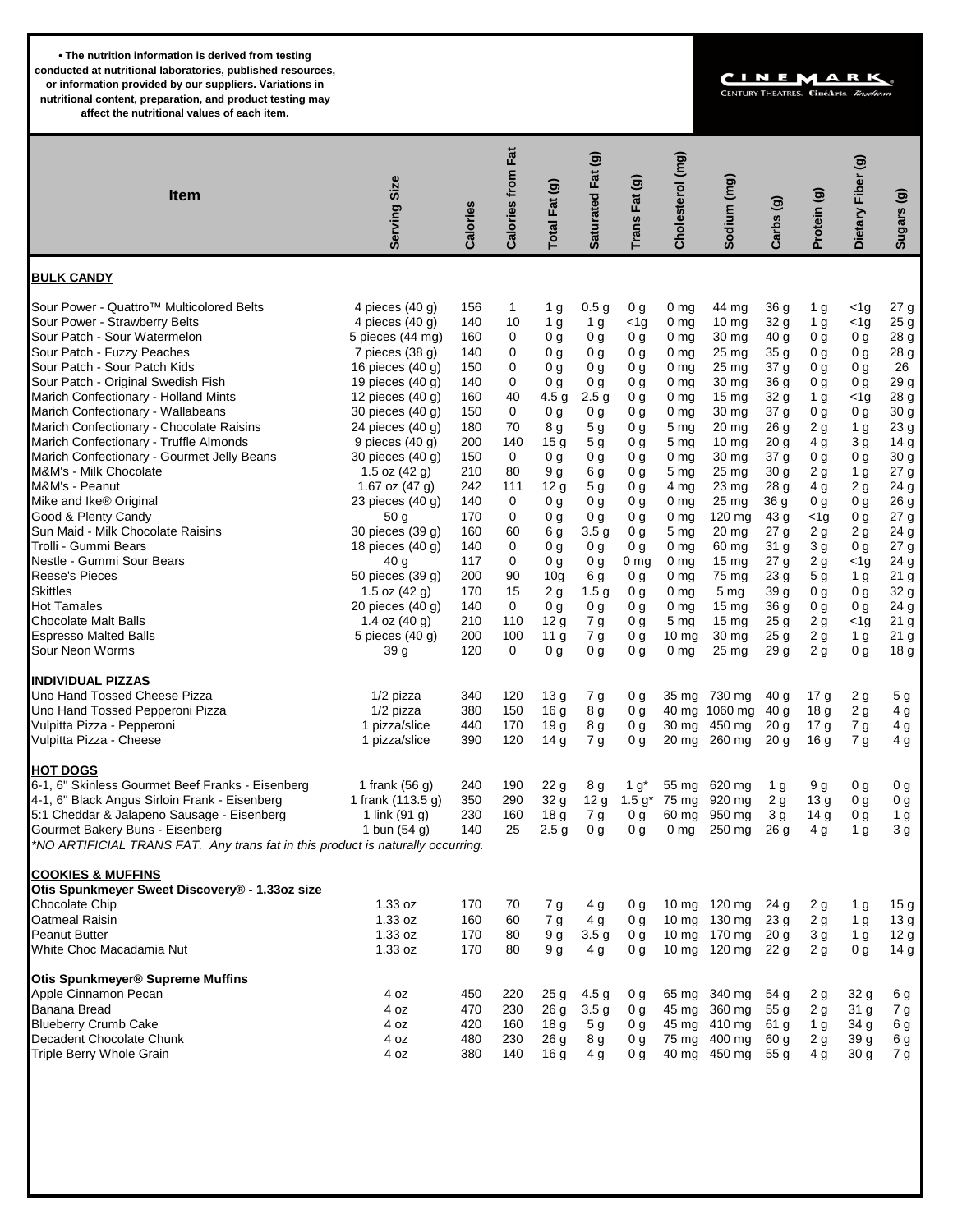## **CINEMARK NUTRITIONAL INFORMATION**

|                                                                             | Size                   |            | <b>Calories from Fat</b> |                 | Saturated Fat (g)    |                 | Cholesterol (mg)                   |                          |                         |                | Dietary Fiber (g)                 |                        |
|-----------------------------------------------------------------------------|------------------------|------------|--------------------------|-----------------|----------------------|-----------------|------------------------------------|--------------------------|-------------------------|----------------|-----------------------------------|------------------------|
| Item                                                                        |                        |            |                          |                 |                      |                 |                                    |                          |                         |                |                                   |                        |
|                                                                             | <b>Serving</b>         | Calories   |                          | Total Fat (g)   |                      | Trans Fat (g)   |                                    | Sodium (mg)              | Carbs (g)               | Protein (g)    |                                   | Sugars (g)             |
|                                                                             |                        |            |                          |                 |                      |                 |                                    |                          |                         |                |                                   |                        |
| <b>HAND DIPPED ICE CREAM</b>                                                |                        |            |                          |                 |                      |                 |                                    |                          |                         |                |                                   |                        |
| Dreyers/Edy's Classic Ice Cream                                             |                        |            |                          |                 |                      |                 |                                    |                          |                         |                |                                   |                        |
| Dreyer's/Edy's Classic Chocolate                                            | $1/2$ cup              | 150        | 70                       | 8g              | 4.5g                 | 0g              | 25mg                               | 35mg                     | 17g                     | 3g             | 1g                                | 15g                    |
| Dreyer's/Edy's Classic French Vanilla                                       | $1/2$ cup              | 150        | 80                       | 9g              | 5g                   | 0g              | 50 <sub>mg</sub>                   | 35mg                     | 16g                     | 2g             | 0g                                | 11g                    |
| Dreyer's/Edy's Classic Grand Vanilla                                        | $1/2$ cup              | 140        | 70                       | 8g              | 4.5g                 | 0g              | 30 <sub>mg</sub>                   | 35mg                     | 16g                     | 2g             | 0g                                | 13g                    |
| Dreyer's/Edy's Classic Strawberry                                           | $1/2$ cup              | 130        | 50                       | 6g              | 3.5g                 | 0g              | 20 <sub>mg</sub>                   | 30mg                     | 16g                     | 2g             | 0g                                | 15g                    |
| Dreyer's/Edy's Classic Vanilla Bean                                         | $1/2$ cup              | 140        | 70                       | 8g              | 5g                   | 0g              | 25mg                               | 35mg                     | 15g                     | 0g             | 0g                                | 14g                    |
| Dreyer's/Edy's Classic Home-style Vanilla                                   | $1/2$ cup              | 190        | 100                      | 11g             | 6g                   | 0g              | 65 <sub>mg</sub>                   | 90 <sub>mg</sub>         | 18g                     | 5g             | 0g                                | 18g                    |
| Dreyer's/Edy's Special Edition Ice Cream                                    |                        |            |                          |                 |                      |                 |                                    |                          |                         |                |                                   |                        |
| Dreyer's/Edy's Almond Praline                                               | $1/2$ cup              | 150        | 60                       | 7g              | 4g                   | 0g              | 25mg                               | 85 <sub>mg</sub>         | 20 <sub>g</sub>         | 2g             | 0g                                | 16g                    |
| Dreyer's/Edy's Birthday Cake                                                | $1/2$ cup              | 120        | 35                       | 4g              | 2.5g                 | 0g              | 20 <sub>mg</sub>                   | 45mg                     | 18g                     | 3g             | 0g                                | 14g                    |
| Dreyer's/Edy's Carmel Praline Crunch Yog                                    | $1/2$ cup              | 100        | 0                        | 0g              | 0g                   | 0g              | 0 <sub>mg</sub>                    | 40mg                     | 22g                     | 3g             | 0g                                | 15g                    |
| Dreyer's/Edy's Chocolate Chip                                               | $1/2$ cup<br>$1/2$ cup | 170        | 80                       | 9g              | 6g                   | 0g              | 25mg                               | 45mg                     | 18g                     | 3g             | 0g                                | 15g                    |
| Dreyer's/Edy's Cookie Dough<br>Dreyer's/Edy's Cookies 'N Cream              | $1/2$ cup              | 180<br>160 | 80<br>70                 | 9g              | 6g                   | 0g              | 25mg                               | 55mg                     | 21g                     | 3g             | 0g                                | 15g<br>14g             |
| Dreyer's/Edy's Cotton Candy                                                 | $1/2$ cup              | 150        | 70                       | 8g              | 4.5g<br>4.5g         | 0g<br>0g        | 25mg<br>25 <sub>mg</sub>           | 50mg<br>35mg             | 18 <sub>g</sub>         | 3g             | 0g                                | 15                     |
| Dreyer's/Edy's Double Fudge Brownie                                         | $1/2$ cup              | 170        | 80                       | 8g<br>9g        | 4.5g                 | 0g              | 25mg                               | 45mg                     | 18g<br>20 <sub>g</sub>  | 2g<br>3g       | 0g<br>1g                          | 14g                    |
| Dreyer's/Edy's Dulce De Leche                                               | $1/2$ cup              | 150        | 60                       | 7g              | 4.5g                 | 0g              | 25mg                               | 50 <sub>mg</sub>         | 20 <sub>g</sub>         | 2g             | 0g                                | 18g                    |
| Dreyer's/Edy's Espresso Chip                                                | $1/2$ cup              | 150        | 70                       | 8g              | 5g                   | 0g              | 25mg                               | 50mg                     | 17g                     | 2g             | 0g                                | 14g                    |
| Dreyer's/Edy's Fudge Tracks                                                 | $1/2$ cup              | 180        | 100                      | 11g             | 6g                   | 0g              | 25mg                               | 60 <sub>mg</sub>         | 18g                     | 3g             | 0g                                | 16g                    |
| Dreyer's/Edy's Mint Chocolate Chip                                          | $1/2$ cup              | 170        | 80                       | 9g              | 6g                   | 0g              | 25mg                               | 45mg                     | 18g                     | 3g             | 0g                                | 15g                    |
| Dreyer's/Edy's Mocha Almond Fudge                                           | $1/2$ cup              | 160        | 80                       | 9g              | 4.5g                 | 0g              | 25mg                               | 45mg                     | 18g                     | 3g             | 1g                                | 14g                    |
| Dreyer's/Edy's Nestlé Toll House Cookie Swirl                               | $1/2$ cup              | 170        | 80                       | 9g              | 5g                   | 0g              | 25mg                               | 60 <sub>mg</sub>         | 21 <sub>g</sub>         | 2g             | 0g                                | 17g                    |
| Dreyer's/Edy's Nestlé Drumstick Sundae                                      | $1/2$ cup              | 180        | 90                       | 10 <sub>g</sub> | 6g                   | 0g              | 25mg                               | 45mg                     | 19g                     | 3g             | 0g                                | 15g                    |
| Dreyer's/Edy's Nestlé Butterfinger Blast                                    | $1/2$ cup              | 190        | 100                      | 11g             | 5g                   | 0g              | 20 <sub>mg</sub>                   | 80mg                     | 19q                     | 3g             | 0g                                | 15g                    |
| Dreyer's/Edy's Peanut Butter Cup                                            | $1/2$ cup              | 180        | 90                       | 10 <sub>g</sub> | 5g                   | 0g              | 25mg                               | 65mg                     | 19g                     | 3g             | 1g                                | 15g                    |
| Dreyer's/Edy's Peppermint                                                   | $1/2$ cup              | 150        | 70                       | 8g              | 5g                   | 0g              | 25mg                               | 35mg                     | 17g                     | 2g             | 2g                                | 15g                    |
| Dreyer's/Edy's Pistachio Nut                                                | $1/2$ cup              | 150        | 80                       | 9g              | 4.5g                 | 0g              | 25mg                               | 45 <sub>mg</sub>         | 16g                     | 3g             | 0g                                | 12g                    |
| Dreyer's/Edy's Pumpkin (Seasonal: 10/1-12/31)                               | $1/2$ cup              | 140        | 60                       | 7g              | 4g                   | 0g              | 25mg                               | 50mg                     | 17g                     | 2g             | 0g                                | 14g                    |
| Dreyer's/Edy's Rocky Road                                                   | $1/2$ cup              | 170        | 90                       | 10 <sub>q</sub> | 5g                   | 0g              | 25mg                               | 35mg                     | 18g                     | 3g             | 1g                                | 13g                    |
| Edy's Rum Raisin (Edy's only)<br>Dreyer's/Edy's Strawberry Cheesecake Chunk | $1/2$ cup              | 140        | 60<br>70                 | 7g              | 4g                   | 0g              | 25mg                               | 35mg                     | 18g                     | 2g             | 0g                                | 15g                    |
|                                                                             | $1/2$ cup              | 150        |                          | 8g              | 4.5g                 | 0g              | 30 <sub>mg</sub>                   | 55mg                     | 18g                     | 2g             | 0g                                | 15g                    |
| Dreyer's/Edy's Sherbet                                                      |                        |            |                          |                 |                      |                 |                                    |                          |                         |                |                                   |                        |
| Dreyer's/Edy's Sherbet Orange<br>Dreyer's/Edy's Sherbet Rainbow             | $1/2$ cup<br>$1/2$ cup | 150<br>130 | 25<br>15                 | 3g<br>1.5g      | 2.5g<br>0.5g         | 0g<br>0g        | 5mg<br>5 <sub>mg</sub>             | 40mg<br>35 <sub>mg</sub> | 30 <sub>q</sub><br>29g  | 1g<br>1g       | 0g<br>0g                          | 25g<br>23g             |
|                                                                             |                        |            |                          |                 |                      |                 |                                    |                          |                         |                |                                   |                        |
| <b>Grand Sorbet</b>                                                         |                        |            |                          |                 |                      |                 |                                    |                          |                         |                |                                   |                        |
| Lemon Sorbet                                                                | $1/2$ cup              | 130        | 0                        | 0g              | 0 <sub>g</sub>       | 0g              | 0 <sub>mg</sub>                    | 15mg                     | 33g                     | 0g             | 0g                                | 26g                    |
| <b>Raspberry Sorbet</b><br><b>Tropical Sorbet</b>                           | $1/2$ cup<br>$1/2$ cup | 140<br>140 | 0<br>0                   | 0g<br>0g        | 0g<br>0 <sub>g</sub> | 0g<br>0g        | 0 <sub>mg</sub><br>0 <sub>mg</sub> | 15mg<br>15 <sub>mg</sub> | 35 <sub>mg</sub><br>36g | 0g<br>0g       | >1 <sub>q</sub><br>0 <sub>g</sub> | 30 <sub>g</sub><br>33g |
| <b>SWEET STREET DESSERTS ™</b>                                              |                        |            |                          |                 |                      |                 |                                    |                          |                         |                |                                   |                        |
| Apple Frangipane Bar                                                        | 1 serving $(3.6 oz)$   | 350        | 160                      | 18 g            | 8 g                  | 0 g             |                                    | 50 mg 150 mg             | 45 g                    | 4 g            | 2g                                | 27 g                   |
| Caramel Apple Granny Bar                                                    | 1 serving $(3.4 oz)$   | 300        | 130                      | 15 <sub>g</sub> | 6 g                  | 0 g             | 45 mg                              | 170 mg                   | 40 <sub>g</sub>         | 3g             | 1 <sub>g</sub>                    | 25 g                   |
| Chocolate on Chocolate Big Baby Bundt Cake                                  | 1 serving (4 oz)       | 360        | 150                      | 16 <sub>g</sub> | 8 g                  | 0 g             |                                    | 35 mg 260 mg             | 50 <sub>g</sub>         | 6 g            | 4 <sub>g</sub>                    | 31 g                   |
| Luscious Lemon Bar                                                          | 1 serving $(2.8 oz)$   | 300        | 140                      | 16 <sub>g</sub> | 9q                   | 0 g             |                                    | 95 mg 120 mg             | 36 <sub>g</sub>         | 3 g            | 0 g                               | 24 g                   |
| Molten Chocolate Cake                                                       | 1 serving (5 oz)       | 520        | 270                      | 31 g            | 17 <sub>g</sub>      | 0 g             |                                    | 45 mg 290 mg             | 58 g                    | 7 g            | 5 <sub>g</sub>                    | 38 g                   |
| <b>Totally Oreo® Brownie</b>                                                | 1 serving $(3.8 oz)$   | 450        | 250                      | 28 <sub>g</sub> | 13 <sub>g</sub>      | 0 <sub>q</sub>  |                                    | 70 mg 200 mg             | 46 g                    | 5 <sub>g</sub> | 2g                                | 33 g                   |
| Uptown Cheesecake                                                           | 1 serving $(4.9 oz)$   | 480        | 280                      | 31 g            | 16 <sub>g</sub>      | 0 g             |                                    | 130 mg 330 mg            | 44 g                    | 7 g            | 1 <sub>g</sub>                    | 30 g                   |
| Rockslide Brownie*                                                          | 1 serving $(4.5 oz)$   | 550        | 320                      | 35 <sub>g</sub> | 15 <sub>g</sub>      | .5 <sub>q</sub> |                                    | 115 mg 310 mg            | 56 g                    | 5 <sub>g</sub> | 2g                                | 42 g                   |

 \*NO ARTIFICIAL TRANS FAT. Any trans fat in this product is naturally occurring in the pure dairy products, such as milk, butter & cream cheese